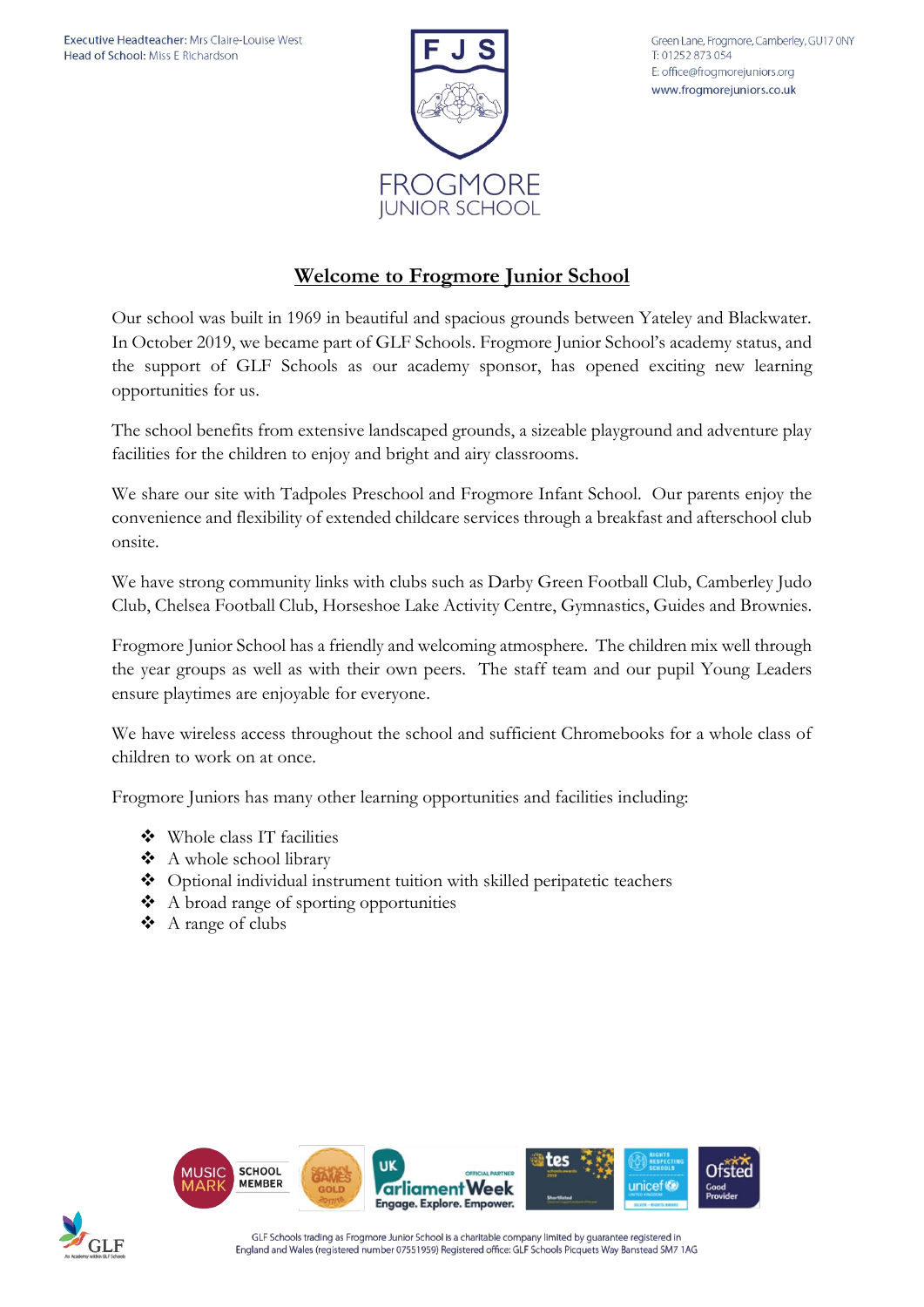

Green Lane, Frogmore, Camberley, GU17 0NY T: 01252 873 054 E: office@frogmorejuniors.org www.frogmorejuniors.co.uk

## **The school day**

We open the main entrance doors for all pupils at **8:30am.** 

The register is taken at 8.45 and all pupils are expected to be in class by this time. During registration the children will need to tell the teacher if they need a school lunch. There will be a copy of the menu in each classroom and in the school reception. It is essential that all children are in promptly by registration to ensure that they are ready for the school day. Late arrivals will be monitored and reported.

Morning session 8.45am – 12 noon Afternoon session 12.50pm – 3.05pm for upper school and 3.15pm for lower school.

During the morning session there will be a break time for lower school room 10.00 – 10.20 and upper school 10.35 – 10.50am. Children are encouraged to bring their own healthy snack (fruit or vegetables) to eat. This should be separate from their lunch box.

Children bringing a packed lunch should bring a named lunch box, which should be placed on their class trolley on their way in.

### **Curriculum**

### **Primary Knowledge**

Our school has a knowledge-based curriculum which you can learn more about via our school website.

### **Vision & Purpose**

Core Values: Pupils will master character virtues such as bravery, service, honesty and gratitude. Our nurturing approach helps us to support pupils to reveal their character virtues.

Core Skills: Pupils will have confident and accomplished skills in English, Maths and Science as well as the ability to think creatively and critically through philosophy lessons.

Knowledge: Pupils will have a deep knowledge & understanding about our world. Our curriculum is carefully designed to prepare pupils for secondary school.

We support pupils to focus on **school routines & secure pupil/staff relationships**. These skills enable pupils to flourish academically and socially.





GLF Schools trading as Frogmore Junior School is a charitable company limited by guarantee registered in England and Wales (registered number 07551959) Registered office: GLF Schools Picquets Way Banstead SM7 1AG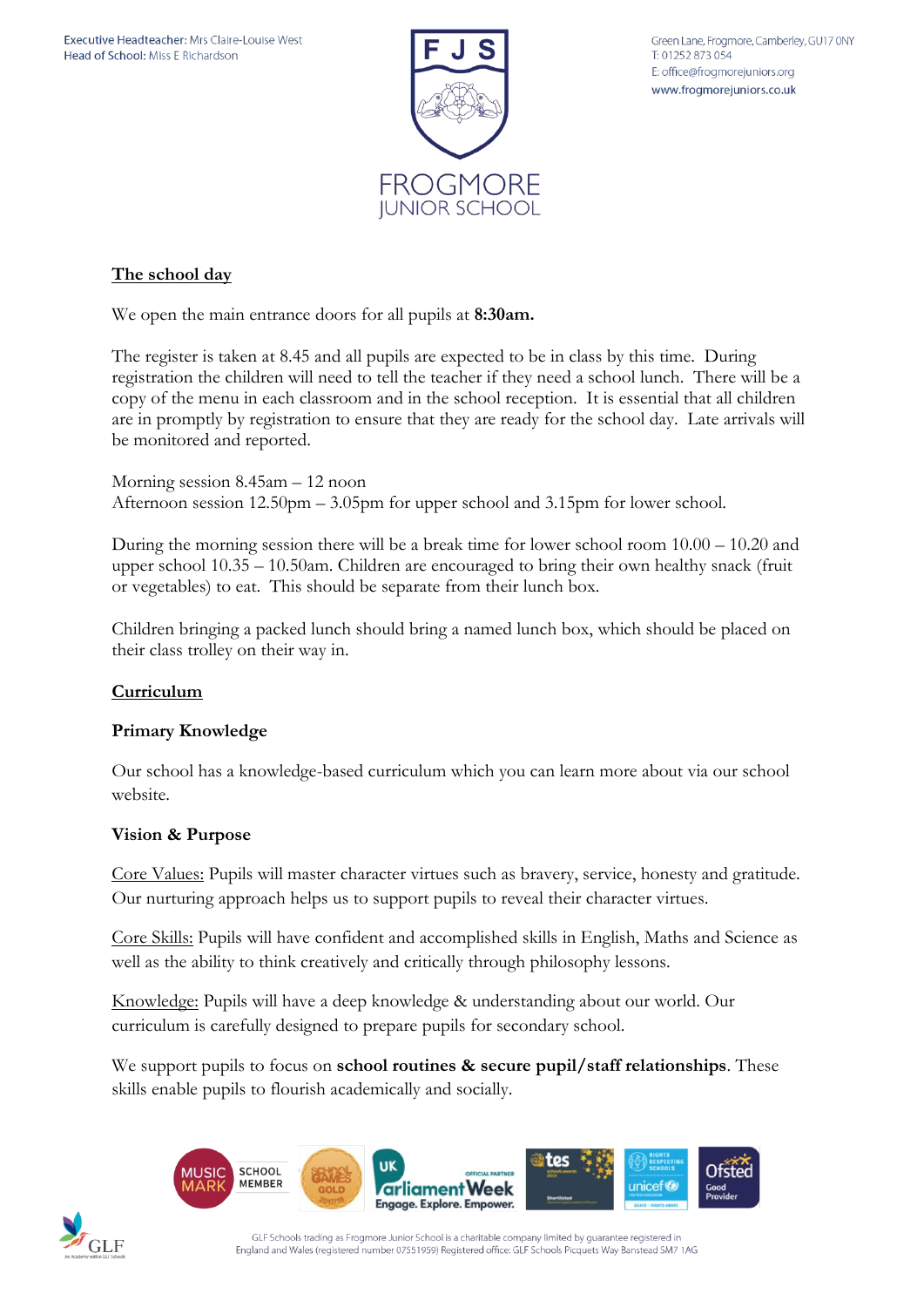

## **Core Values**

We are a UNICEF 'rights respecting school'. Article 29 of the UN Convention on the Rights of the Child states:

'Your education should help you use and develop your talents and abilities. It should also help you learn to live peacefully, protect the environment and respect other people.'

This lies at the heart of our school. We want our pupils to want to make a positive difference to their school, their community and the world. You can learn more about the UNICEF 'rights respecting school' programme on their website:

<https://www.unicef.org.uk/rights-respecting-schools/the-rrsa/about-the-rrsa/>

Overall, our approach is characterised by:

- Inclusion
- Engagement including stunning starts to each topic
- Use of assessment for learning to promote effective individualised learning
- Effective marking and feedback
- Parental and specialist support
- Celebrating pupils' academic and pastoral achievement

### **Reading**

Children are encouraged to read independently and change their own books. To read a book on their own and then change it by themselves is very good practice and encourages their independent learning. The more enjoyment and choice that children have in reading when they are young, the more likely they are to read for enjoyment when they are older.

Children will have guided reading sessions with their class teacher as well as shared reading in their classes across all subjects. Assessment of reading is continual and through guided sessions, questioning and tailored intervention programmes. Some children may be allocated a place on our 'Accelerated Reader' programme in order to help them to develop a love of reading and wider choices of reading material.

We welcome parents as volunteer helpers to come in and support children with their reading. If you can help please do contact your child's teacher. All class helpers must be DBS checked and we carry out a full induction procedure before the start of any volunteer placement.



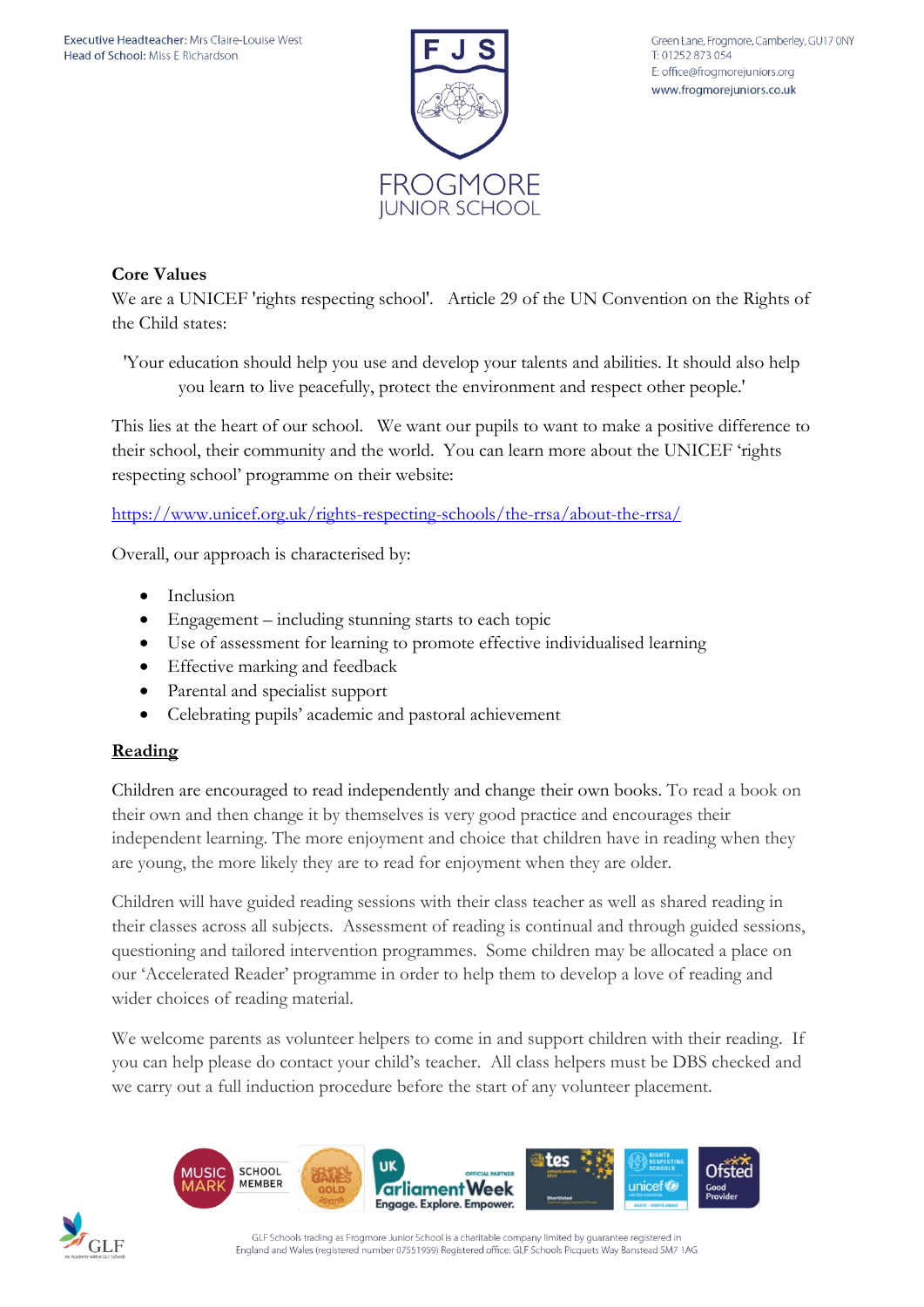

## **Rewards and behaviour**

Each class follows the school behaviour policy, 'Going for Gold'. To promote the self-regulation and improve children's self-esteem, we have a number of reward systems:

'Gold, Silver, Bronze' – pupils can be moved 'up' a behaviour ladder and achieve green, bronze, silver or gold by demonstrating any, or all of the following:

- Making the right choices
- Trying their best
- Helping others

This applies at all times throughout the day.

We hold a celebration assembly every two weeks where selected pupils are presented with certificates to acknowledge their achievements both in and out of school.

We have high expectations and a 'zero tolerance' approach to behaviour management, disrespect, bullying and discrimination. If pupils make the wrong choice we will talk to them to help them learn. Teachers may issue warnings for pupils' inappropriate behaviour and move children 'down' the behaviour ladder for persistent or wilful choices that are contrary to our expectations.

Please see our behaviour policy for further information.

### **P.E.**

There are two sessions per week. It is a legal requirement for all children to participate in P.E. We ask that your child comes to school in their PE kit on their designated days. No earrings are allowed for P.E. and tape must be provided for those with recently pierced ears.

### **Homework**

- Reading every night for 10 minutes (this should be recorded daily in your child's reading record)
- $\overline{\text{Topic related}}$  each half term your child will receive a menu of tasks and activities related to the main topic that is being studied.
- $\frac{1}{\sqrt{2}}$  Spellings spelling word lists are given to each year group and celebrate these through our termly 'Spelling Bee' competitions.
- Individual extension or enrichment some families ask for additional tasks related to given subject areas. We are always flexible to your child's needs.





GLF Schools trading as Frogmore Junior School is a charitable company limited by guarantee registered in England and Wales (registered number 07551959) Registered office: GLF Schools Picquets Way Banstead SM7 1AG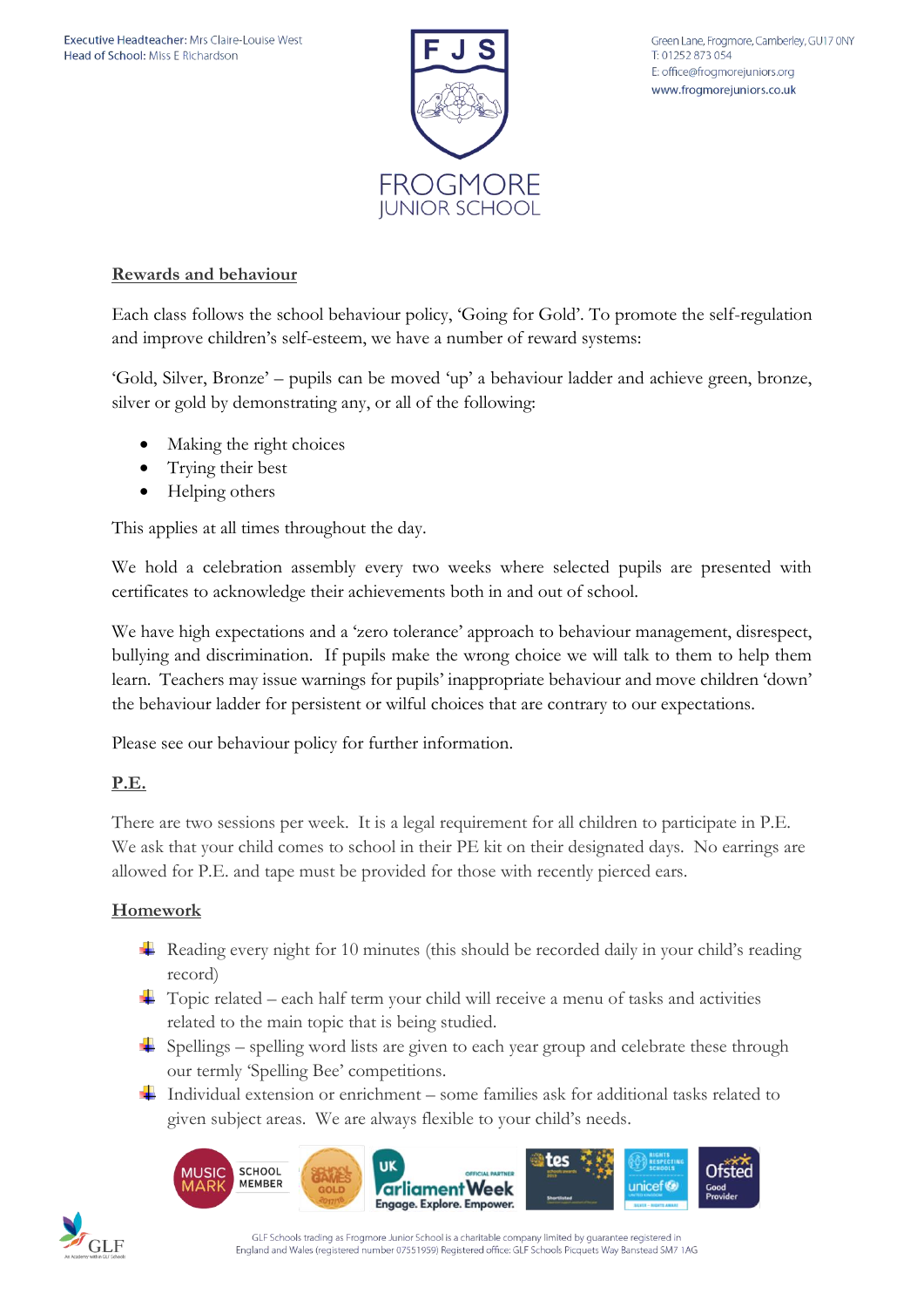

Green Lane, Frogmore, Camberley, GU17 0NY T: 01252 873 054 E: office@frogmorejuniors.org www.frogmorejuniors.co.uk

### **Frogmore Junior School Association (PTA)**

The PTA's wonderful work raises very valuable funds to support the children's learning and the learning environment. From school discos to cake sales and the Grand Fete in the summer, the PTA organises a huge number of events to support the school within the local community.

When your child enters the school, you are invited to join the PTA. Please see reception for further information.

### **School Council**

The School Council encourages a sense of partnership and ownership amongst all pupils. Effective democratic representation provides a real context for citizenship education and gives all pupils experience that helps them to develop useful life-skills. Classes have the opportunity to have their say on current issues and suggest ways to improve their school.

#### **Rights Respecting Steering Group**

The School Council also has the role of our Rights Respecting Steering Group who support the Head of School, the School Standards Board and Senior Leadership Team, so that they can influence and drive forward change. The group has a leading role to play and it is important that the group is representative of the whole school community. It is also important that the group meets regularly with clear agendas and action points to work on.

### **Eco-Warriors**

Our **Eco Warriors** help to care for our **school** environment: they help others to follow our **eco**code, monitor our energy use in the **school** and encourage teachers and children to recycle. **Eco Warriors** will take part in discussions and votes and feedback any relevant information to their class.





GLF Schools trading as Frogmore Junior School is a charitable company limited by guarantee registered in England and Wales (registered number 07551959) Registered office: GLF Schools Picquets Way Banstead SM7 1AG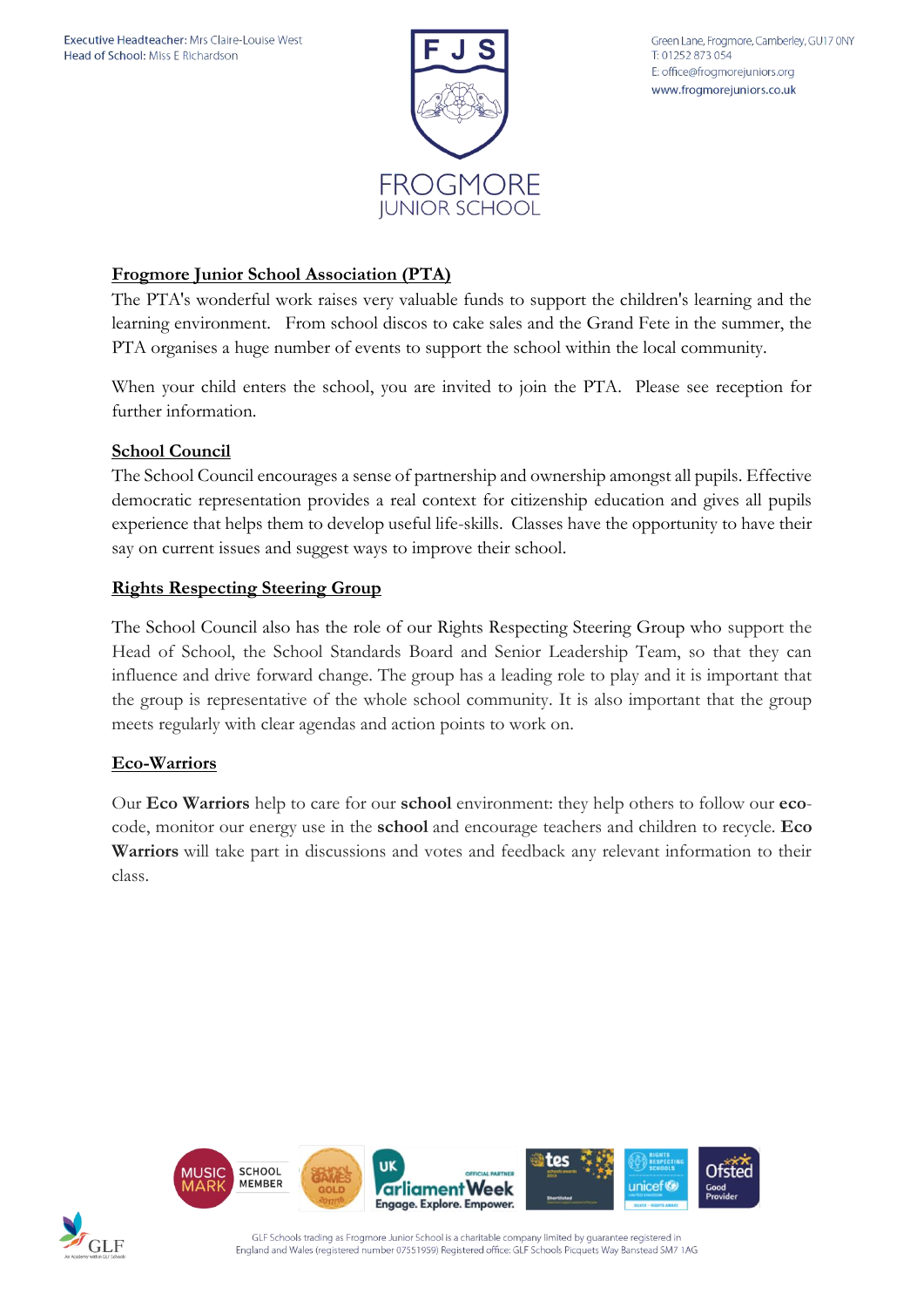

# **Digital Leaders**

A Digital Leader is part of a team within school, their role is to support the use of technology across the school. They do a variety of jobs including:

- Take part in a programme to become 'experts' in e-safety.
- Support the use of computers in school to support learning.
- Share their skills, expertise and knowledge with their peers, classes and teachers.
- Assist teachers and other pupils in understanding coding applications.
- Set up equipment in classrooms for teachers.
- Support teachers in using technology in the classroom.
- Share expertise with other schools.
- Have a good understanding of how to stay safe with technology and share that with others.

### **Inclusion**

Offering an inclusive curriculum is a vital part of the school's vision. Teaching and learning is planned to provide a challenging and stimulating experience for all learners. It is the responsibility of the class teacher to provide support where necessary and challenge all learners through appropriate differentiation.

Children are expected to be in school on time each day in order to achieve their best in learning. The school tracks each child's attendance carefully and works in partnership with parents to achieve high attendance figures (over 96%) The school will also work with agencies such as The Educational Welfare Officer and children's services to support attendance.

For those children who do not make the expected progress in class, additional support may be needed through targeted intervention programmes, either within the classroom or as part of an appropriate group outside the classroom.

The school aims to support children's social and emotional needs as well as their educational needs. Children may be offered additional support through ELSA (Emotional Learning Support Assistant) work as part of a small group or as an individual. The school uses a range of behaviour support strategies to ensure children stay supported within school wherever possible.



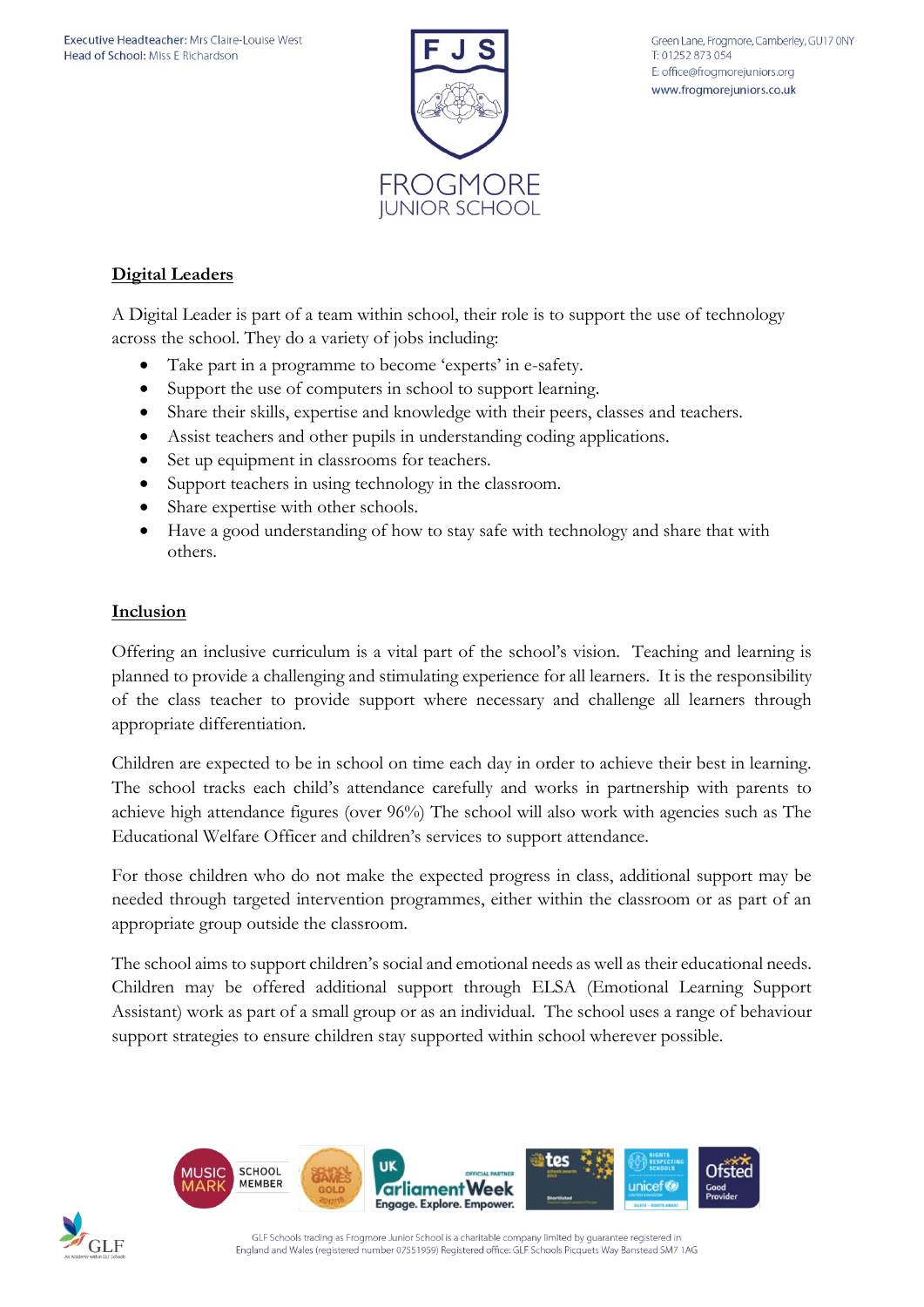

## **Special Educational Needs and Disabilities (SEND)**

We provide a fully inclusive school community where all children are welcome. Our school is fully accessible. Every child is special and has their own unique talents. At Frogmore we support all children to fulfil their potential and achieve high aspirational goals.

There may be times when pupils need additional or different support to ensure that they develop in all areas of learning. The Special Needs Co-ordinator (SENCo) is Mrs King. She oversees the learning support that we have to offer to ensure that we meet the needs of all our pupils. Our school assessment processes will identify those children who need additional support, which may involve small group or individual support for a range of learning, physical and emotional needs. Each pupil's progress is monitored closely to ensure they continue to make good progress throughout the school curriculum.

### **Safeguarding**

We fully recognise our responsibility to safeguard and promote the welfare of children at our school. We understand that children have a right to feel secure and cannot learn effectively unless they do so.

Frogmore Junior School and GLF Schools are committed to safeguarding and promoting the welfare of children and young people and expect all staff and volunteers to share this commitment. We will ensure that all our recruitment and selection practices reflect this commitment.